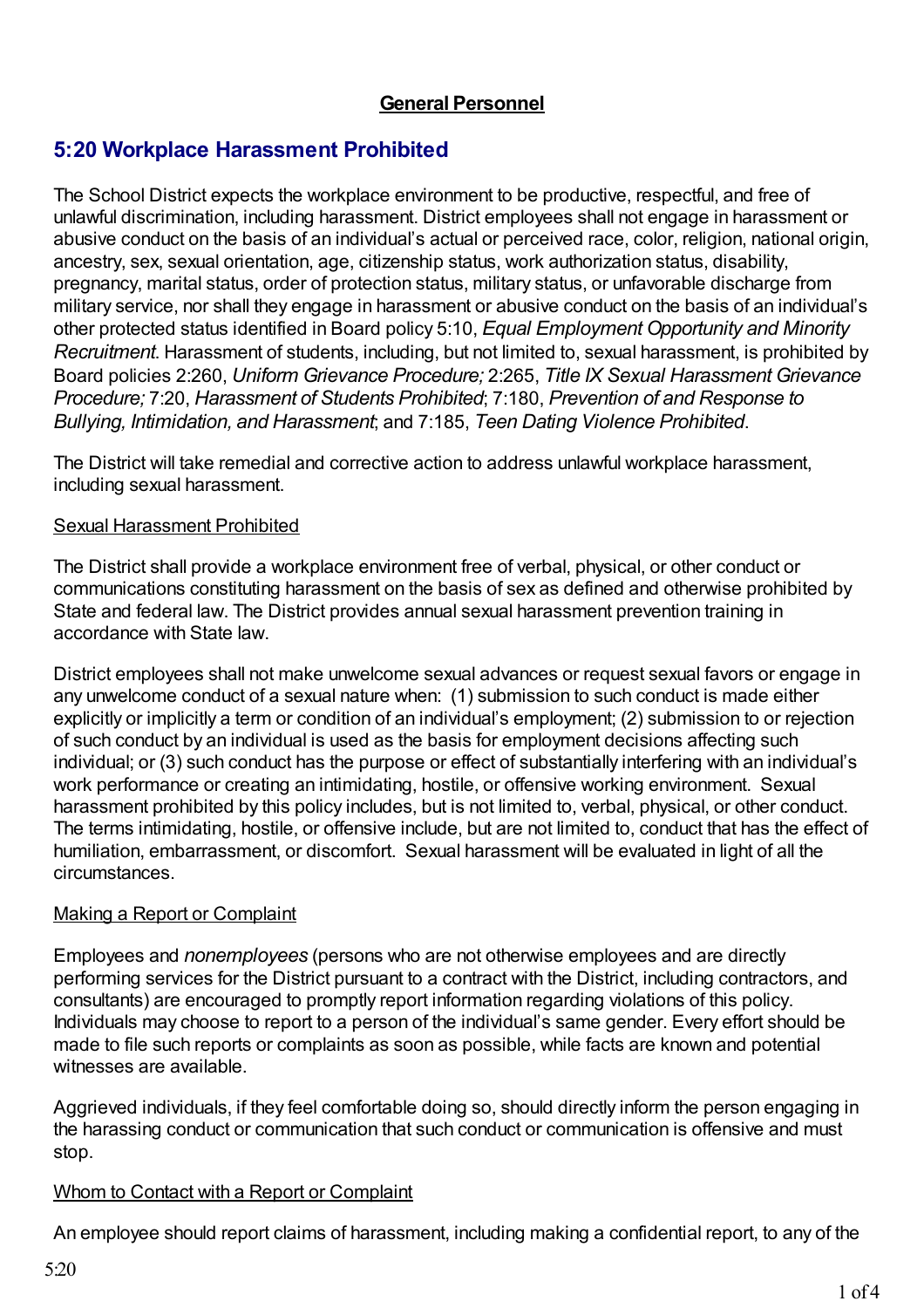following: his/her immediate supervisor, the Building Principal, an administrator, the Nondiscrimination Coordinator, and/or a Complaint Manager. Employees may also report claims using Board policy 2:260, *Uniform Grievance Procedure.* If a claim is reported using Board policy 2:260, then the Complaint Manager shall process and review the claim according to that policy, in addition to any response required by this policy.

The Superintendent shall insert into this policy the names, office addresses, email addresses, and telephone numbers of the District's current Nondiscrimination Coordinator and Complaint Managers. The Nondiscrimination Coordinator also serves as the District's Title IX Coordinator.

## **Nondiscrimination Coordinator:**

Jalitza Martinez 310 Seminary Ave. Aurora, IL 60505 630-299-5515 **Complaint Managers:**

| Steven Megazzini  | Jalitza Martinez  |
|-------------------|-------------------|
| 310 Seminary Ave. | 310 Seminary Ave. |
| Aurora, IL 60505  | Aurora, IL 60505  |
| 630-299-8379      | 630-299-5515      |

#### Investigation Process

Any District employee who receives a report or complaint of harassment must promptly forward the report or complaint to the Nondiscrimination Coordinator or a Complaint Manager. Any employee who fails to promptly forward a report or complaint may be disciplined, up to and including discharge.

Reports and complaints of harassment will be confidential to the greatest extent practicable, subject to the District's duty to investigate and maintain a workplace environment that is productive, respectful, and free of unlawful discrimination, including harassment.

For any report or complaint alleging sexual harassment that, if true, would implicate Title IX of the Education Amendments of 1972 (20 U.S.C. §1681 et seq.), the Nondiscrimination Coordinator or designee shall consider whether action under policy 2:265, *Title IX Sexual Harassment Grievance Procedure*, should be initiated.

For any other alleged workplace harassment that does not require action under policy 2:265, *Title IX Sexual Harassment Grievance Procedure*, the Nondiscrimination Coordinator or a Complaint Manager or designee shall consider whether an investigation under policy 2:260, *Uniform Grievance Procedure*, and/or 5:120, *Employee Ethics; Conduct, and Conflict of Interest*, should be initiated, regardless of whether a written report or complaint is filed.

#### Reports That Involve Alleged Incidents of Sexual Abuse of a Child by School Personnel

An *alleged incident of sexual abuse* is an incident of sexual abuse of a child, as defined in 720 ILCS 5/11-9.1A(b), that is alleged to have been perpetrated by school personnel, including a school vendor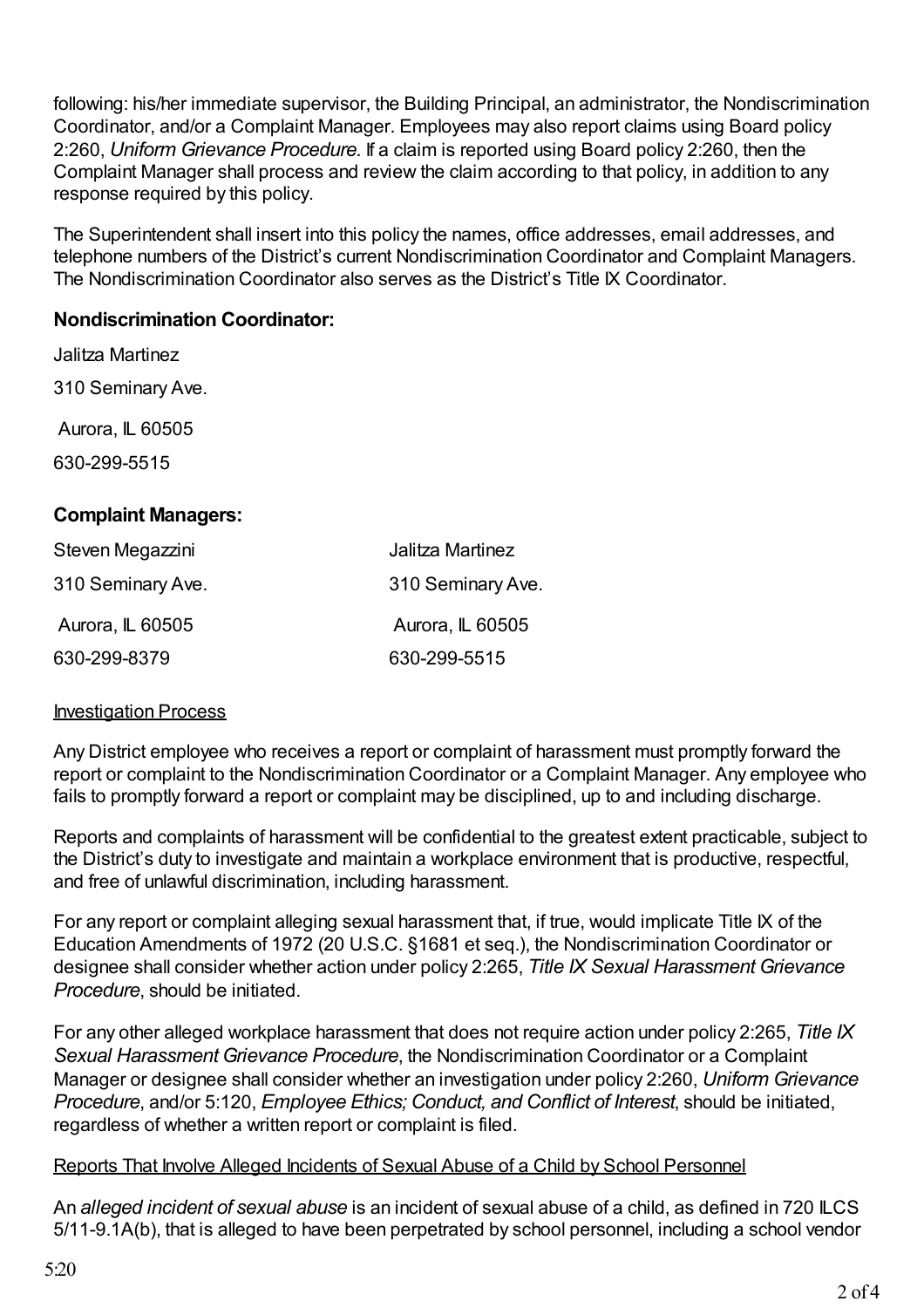or volunteer, that occurred: on school grounds during a school activity; or outside of school grounds or not during a school activity.

Any complaint alleging an incident of sexual abuse shall be processed and reviewed according to policy 5:90, *Abused and Neglected Child Reporting*. In addition to reporting the suspected abuse, the complaint shall also be processed under policy 2:265, *Title IX Sexual Harassment Grievance Procedure*, or policy 2:260, *Uniform Grievance Procedure*.

## **Enforcement**

A violation of this policy by an employee may result in discipline, up to and including discharge. A violation of this policy by a third party will be addressed in accordance with the authority of the Board in the context of the relationship of the third party to the District, e.g., vendor, parent, invitee, etc. Any person making a knowingly false accusation regarding harassment will likewise be subject to disciplinary action, which for an employee may be up to and including discharge.

## Retaliation Prohibited

An employee's employment, compensation, or work assignment shall not be adversely affected by complaining or providing information about harassment. Retaliation against employees for bringing complaints or providing information about harassment is prohibited (see Board policy 2:260, *Uniform Grievance Procedure*), and depending upon the law governing the complaint, whistleblower protection may be available under the State Officials and Employees Ethics Act (5 ILCS 430/), the Whistleblower Act (740 ILCS 174/), and the III. Human Rights Act (775 ILCS 5/).

An employee should report allegations of retaliation to his/her immediate supervisor, the Building Principal, an administrator, the Nondiscrimination Coordinator, and/or a Complaint Manager.

Employees who retaliate against others for reporting or complaining of violations of this policy or for participating in the reporting or complaint process will be subject to disciplinary action, up to and including discharge.

#### Recourse to State and Federal Fair Employment Practice Agencies

The District encourages all employees who have information regarding violations of this policy to report the information pursuant to this policy. The following government agencies are available to assist employees: the Ill. Dept. of Human Rights and the U. S. Equal Employment Opportunity Commission.

The Superintendent shall also use reasonable measures to inform staff members, applicants, and nonemployees of this policy, which shall include posting on the District website and/or making this policy available in the District's administrative office, and including this policy in the appropriate handbooks.

LEGAL REF.:

42 U.S.C. §2000e et seq., Title VII of the Civil Rights Act of 1964; 29 C.F.R. §1604.11.

20 U.S.C. §1681 et seq., Title IX of the Education Amendments of 1972; 34 C.F.R. Part 106.

5 ILCS 430/70-5(a), State Officials and Employees Ethics Act.

775 ILCS 5/2-101(E) and (E-1), 5/2-102(A), (A-10), (D-5), 5/2-102(E-5), 5/2-109, 5/5-102, and 5/5- 102.2, Ill. Human Rights Act.